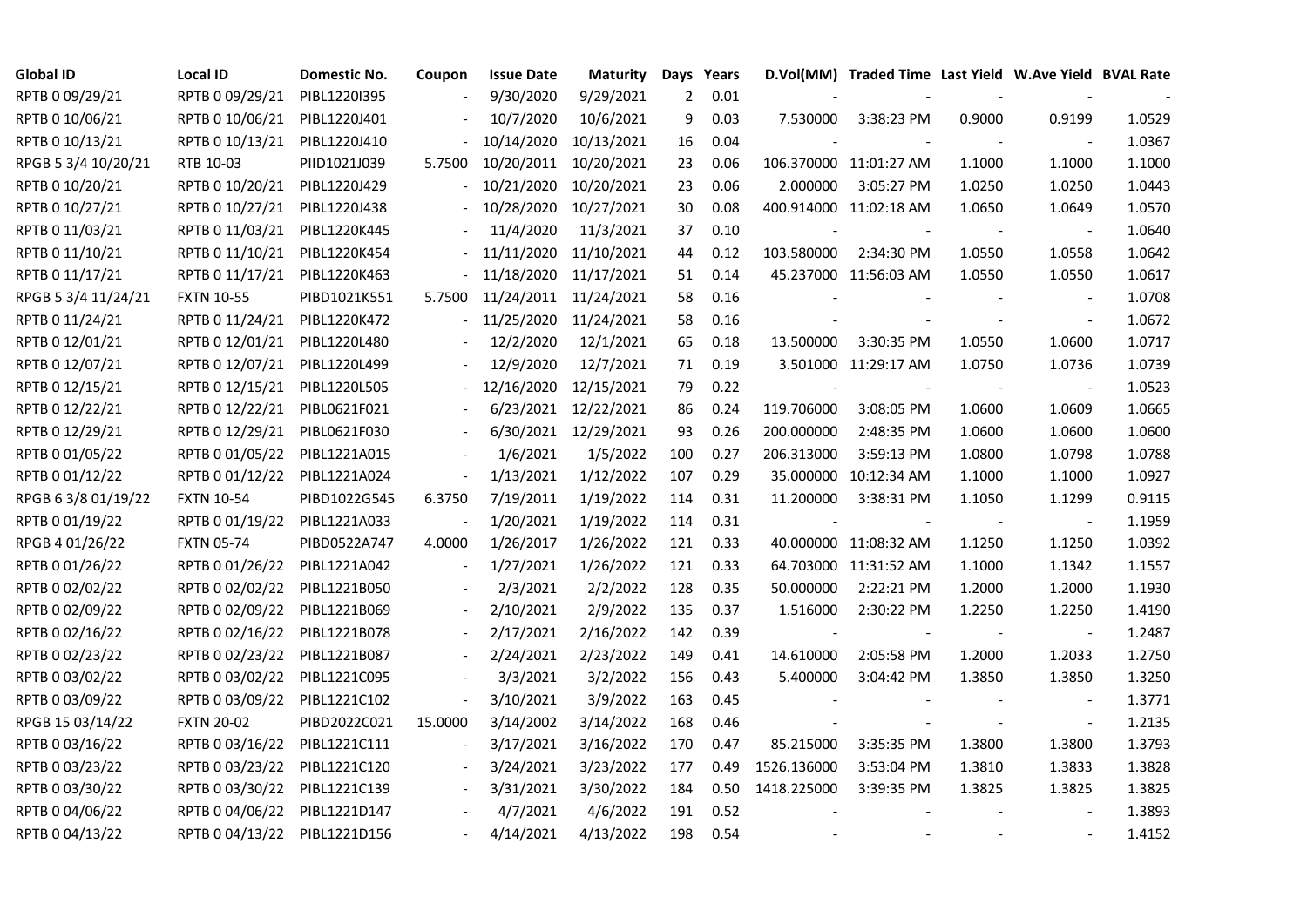| <b>Global ID</b>     | <b>Local ID</b>   | Domestic No. | Coupon                   | <b>Issue Date</b> | <b>Maturity</b> |     | Days Years |                          | D.Vol(MM) Traded Time Last Yield W.Ave Yield BVAL Rate |        |                          |        |
|----------------------|-------------------|--------------|--------------------------|-------------------|-----------------|-----|------------|--------------------------|--------------------------------------------------------|--------|--------------------------|--------|
| RPTB 0 04/20/22      | RPTB 0 04/20/22   | PIBL1221D165 |                          | 4/21/2021         | 4/20/2022       | 205 | 0.56       | 500.000000               | 2:50:25 PM                                             | 1.4400 | 1.4400                   | 1.4346 |
| RPTB 0 04/27/22      | RPTB 0 04/27/22   | PIBL1221D174 |                          | 4/28/2021         | 4/27/2022       | 212 | 0.58       | 517.113000               | 3:39:41 PM                                             | 1.4400 | 1.4399                   | 1.4360 |
| RPTB 0 05/04/22      | RPTB 0 05/04/22   | PIBL1221E182 |                          | 5/5/2021          | 5/4/2022        | 219 | 0.60       |                          |                                                        |        |                          | 1.4200 |
| RPTB 0 05/11/22      | RPTB 0 05/11/22   | PIBL1221E191 | $\blacksquare$           | 5/12/2021         | 5/11/2022       | 226 | 0.62       |                          |                                                        |        | $\overline{a}$           | 1.4675 |
| RPTB 0 05/18/22      | RPTB 0 05/18/22   | PIBL1221E208 |                          | 5/19/2021         | 5/18/2022       | 233 | 0.64       |                          |                                                        |        |                          | 1.4630 |
| RPTB 0 05/25/22      | RPTB 0 05/25/22   | PIBL1221E217 |                          | 5/26/2021         | 5/25/2022       | 240 | 0.66       | 202.029000               | 3:15:50 PM                                             | 1.4400 | 1.4746                   | 1.4800 |
| RPTB 0 06/01/22      | RPTB 0 06/01/22   | PIBL1221F225 |                          | 6/2/2021          | 6/1/2022        | 247 | 0.68       |                          |                                                        |        | $\overline{\phantom{a}}$ | 1.4928 |
| RPTB 0 06/08/22      | RPTB 0 06/08/22   | PIBL1221F234 |                          | 6/9/2021          | 6/8/2022        | 254 | 0.70       |                          |                                                        |        |                          | 1.5116 |
| RPTB 0 06/15/22      | RPTB 0 06/15/22   | PIBL1221F243 |                          | 6/16/2021         | 6/15/2022       | 261 | 0.72       |                          |                                                        |        |                          | 1.5239 |
| RPTB 0 06/22/22      | RPTB 0 06/22/22   | PIBL1221F252 | $\overline{\phantom{a}}$ | 6/23/2021         | 6/22/2022       | 268 | 0.73       | 1.030000                 | 3:40:32 PM                                             | 1.4750 | 1.4750                   | 1.5209 |
| RPTB 0 06/29/22      | RPTB 0 06/29/22   | PIBL1221F261 | $\blacksquare$           | 6/30/2021         | 6/29/2022       | 275 | 0.75       |                          |                                                        |        | $\sim$                   | 1.5539 |
| RPGB 4 3/4 07/04/22  | <b>FXTN 03-24</b> | PIBD0322G247 | 4.7500                   | 7/4/2019          | 7/4/2022        | 280 | 0.77       |                          |                                                        |        |                          | 1.4770 |
| RPTB 0 07/06/22      | RPTB 0 07/06/22   | PIBL1221G279 | $\blacksquare$           | 7/7/2021          | 7/6/2022        | 282 | 0.77       |                          |                                                        |        | $\blacksquare$           | 1.5388 |
| RPTB 0 07/13/22      | RPTB 0 07/13/22   | PIBL1221G288 | $\overline{\phantom{a}}$ | 7/14/2021         | 7/13/2022       | 289 | 0.79       | 2.200000                 | 2:37:39 PM                                             | 1.5600 | 1.5600                   | 1.5350 |
| RPTB 0 07/20/22      | RPTB 0 07/20/22   | PIBL1221G297 |                          | 7/21/2021         | 7/20/2022       | 296 | 0.81       |                          |                                                        |        |                          | 1.5502 |
| RPTB 0 07/27/22      | RPTB 0 07/27/22   | PIBL1221G304 | $\overline{\phantom{a}}$ | 7/28/2021         | 7/27/2022       | 303 | 0.83       |                          |                                                        |        |                          | 1.5838 |
| RPGB 4 7/8 08/02/22  | <b>FXTN 10-56</b> | PIBD1022H562 | 4.8750                   | 8/2/2012          | 8/2/2022        | 309 | 0.85       |                          |                                                        |        | $\overline{\phantom{a}}$ | 1.4673 |
| RPTB 0 08/03/22      | RPTB 0 08/03/22   | PIBL1221H312 | $\blacksquare$           | 8/4/2021          | 8/3/2022        | 310 | 0.85       | 500.000000               | 3:55:32 PM                                             | 1.5700 | 1.5700                   | 1.5700 |
| RPTB 0 08/10/22      | RPTB 0 08/10/22   | PIBL1221H321 | $\blacksquare$           | 8/11/2021         | 8/10/2022       | 317 | 0.87       |                          |                                                        |        | $\blacksquare$           | 1.6171 |
| RPTB 0 08/17/22      | RPTB 0 08/17/22   | PIBL1221H330 |                          | 8/18/2021         | 8/17/2022       | 324 | 0.89       | 113.200000               | 3:02:51 PM                                             | 1.5700 | 1.7449                   | 1.6907 |
| RPTB 0 08/24/22      | RPTB 0 08/24/22   | PIBL1221H349 | $\blacksquare$           | 8/25/2021         | 8/24/2022       | 331 | 0.91       |                          |                                                        |        | $\overline{\phantom{a}}$ | 1.6230 |
| RPTB 0 08/31/22      | RPTB 0 08/31/22   | PIBL1221I357 |                          | 9/1/2021          | 8/31/2022       | 338 | 0.93       | 175.770000               | 3:36:17 PM                                             | 1.5800 | 1.6706                   | 1.7014 |
| RPTB 0 09/07/22      | RPTB 0 09/07/22   | PIBL1221I366 |                          | 9/8/2021          | 9/7/2022        | 345 | 0.95       | 92.040000                | 2:19:10 PM                                             | 1.5800 | 1.7429                   | 1.7445 |
| RPGB 4 3/4 09/13/22  | <b>FXTN 10-57</b> | PIBD1022I570 | 4.7500                   | 9/13/2012         | 9/13/2022       | 351 | 0.96       |                          |                                                        |        |                          | 1.5231 |
| RPTB 0 09/14/22      | RPTB 0 09/14/22   | PIBL1221I375 | $\blacksquare$           | 9/15/2021         | 9/14/2022       | 352 | 0.96       | 11.659000                | 2:58:23 PM                                             | 1.5900 | 1.5900                   | 1.6000 |
| RPTB 0 09/21/22      | RPTB 0 09/21/22   | PIBL1221I384 | $\blacksquare$           | 9/22/2021         | 9/21/2022       | 359 | 0.98       | 84.740000                | 3:00:20 PM                                             | 1.5500 | 1.6772                   | 1.7478 |
| RPGB 12 3/4 10/17/22 | <b>FXTN 20-03</b> | PIBD2022J033 | 12.7500                  | 10/17/2002        | 10/17/2022      | 385 | 1.05       |                          |                                                        |        | $\blacksquare$           | 1.5650 |
| RPGB 4 5/8 12/04/22  | RTB 05-11         | PIID0522L114 | 4.6250                   | 12/4/2017         | 12/4/2022       | 433 | 1.19       | 213.103000               | 3:54:11 PM                                             | 1.7475 | 1.7449                   | 1.7172 |
| RPGB 4 12/06/22      | <b>FXTN 10-58</b> | PIBD1022L585 | 4.0000                   | 12/6/2012         | 12/6/2022       | 435 | 1.19       |                          |                                                        |        | $\overline{\phantom{a}}$ | 1.6667 |
| RPGB 4 3/8 02/11/23  | RTB 03-10         | PIID0323B101 | 4.3750                   | 2/11/2020         | 2/11/2023       | 502 | 1.37       | 1715.000000              | 3:54:05 PM                                             | 1.7725 | 1.7961                   | 1.7791 |
| RPGB 13 02/20/23     | <b>FXTN 20-04</b> | PIBD2023B048 | 13.0000                  | 2/20/2003         | 2/20/2023       | 511 | 1.40       |                          |                                                        |        | $\overline{\phantom{a}}$ | 1.7110 |
| RPGB 5 1/2 03/08/23  | <b>FXTN 05-75</b> | PIBD0523C752 | 5.5000                   | 3/8/2018          | 3/8/2023        | 527 | 1.44       |                          | 350.000000 11:55:07 AM                                 | 1.7250 | 1.7250                   | 1.7176 |
| RPGB 3 1/2 04/21/23  | <b>FXTN 07-58</b> | PIBD0723D588 | 3.5000                   | 4/21/2016         | 4/21/2023       | 571 | 1.56       | 600.000000               | 3:54:00 PM                                             | 1.7250 | 1.7375                   | 1.7292 |
| RPGB 11 7/8 05/29/23 | <b>FXTN 20-05</b> | PIBD2023E054 | 11.8750                  | 5/29/2003         | 5/29/2023       | 609 | 1.67       | $\overline{\phantom{a}}$ |                                                        |        |                          | 1.8246 |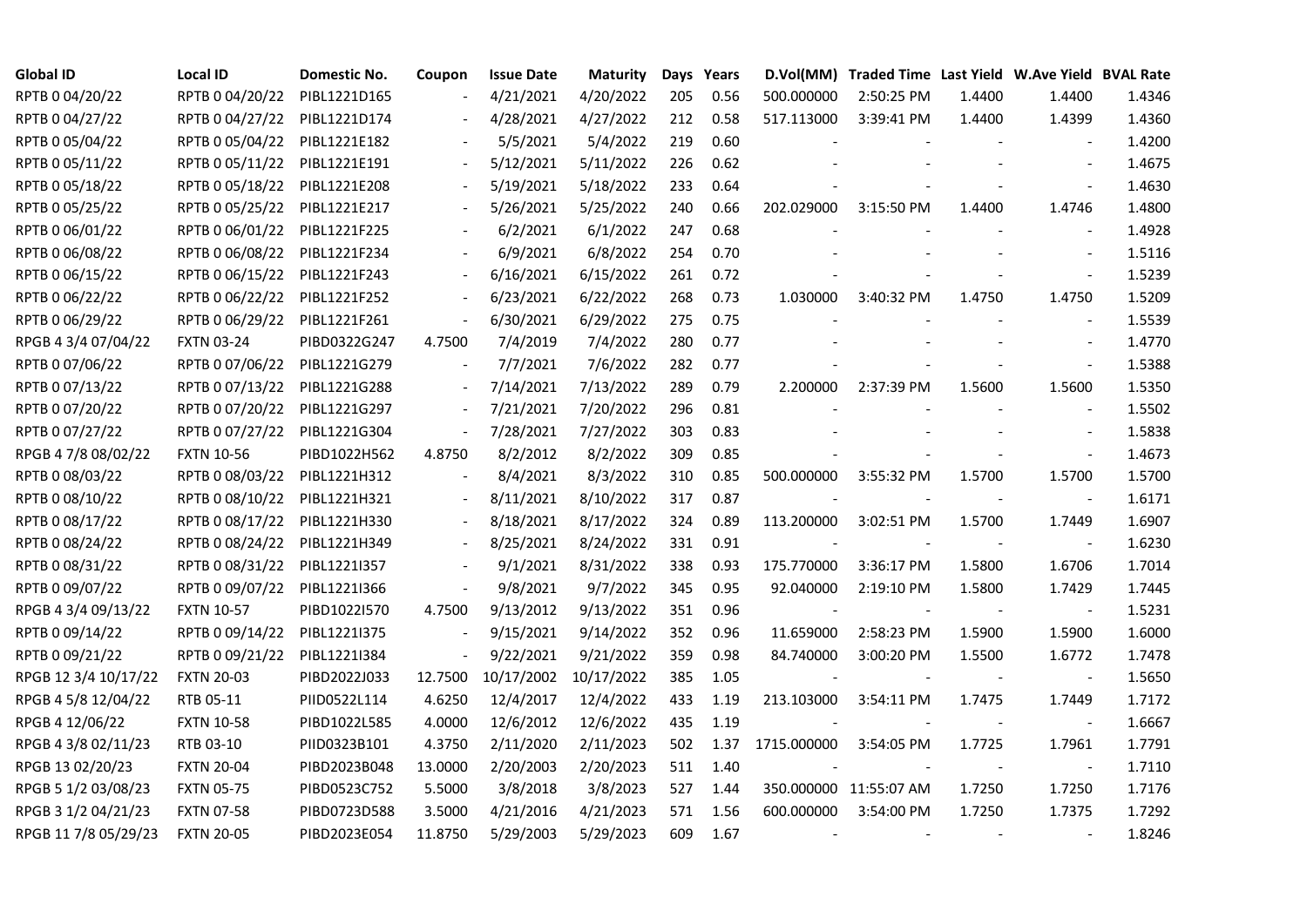| <b>Global ID</b>     | <b>Local ID</b>   | Domestic No. | Coupon  | <b>Issue Date</b> | <b>Maturity</b>  |     | Days Years |             | D.Vol(MM) Traded Time Last Yield W.Ave Yield BVAL Rate |                |                          |        |
|----------------------|-------------------|--------------|---------|-------------------|------------------|-----|------------|-------------|--------------------------------------------------------|----------------|--------------------------|--------|
| RPGB 3 1/4 08/15/23  | RTB 10-04         | PIID1023H046 | 3.2500  | 8/15/2013         | 8/15/2023        | 687 | 1.88       | 2.000000    | 3:41:33 PM                                             | 2.0500         | 2.0500                   | 1.9640 |
| RPGB 2 3/8 09/10/23  | <b>FXTN 03-25</b> | PIBD0323I252 | 2.3750  | 9/10/2020         | 9/10/2023        | 713 | 1.95       | 303.768000  | 3:05:44 PM                                             | 2.0250         | 2.0250                   | 2.0154 |
| RPGB 11 3/8 10/23/23 | <b>FXTN 20-06</b> | PIBD2023J068 | 11.3750 | 10/23/2003        | 10/23/2023       | 756 | 2.07       |             |                                                        | $\blacksquare$ | $\overline{\phantom{a}}$ | 1.9912 |
| RPGB 2 3/8 03/09/24  | RTB 03-11         | PIID0324C115 | 2.3750  | 3/9/2021          | 3/9/2024         | 894 | 2.45       | 156.530000  | 3:36:58 PM                                             | 2.1800         | 2.1983                   | 2.2092 |
| RPGB 6 1/4 03/12/24  | RTB 05-12         | PIID0524C129 | 6.2500  | 3/12/2019         | 3/12/2024        | 897 | 2.46       | 7.075000    | 3:54:57 PM                                             | 2.1750         | 2.1896                   | 2.1167 |
| RPGB 4 1/2 04/20/24  | <b>FXTN 07-59</b> | PIBD0724D595 | 4.5000  | 4/20/2017         | 4/20/2024        | 936 | 2.56       |             |                                                        |                | $\blacksquare$           | 2.1739 |
| RPGB 12 3/8 06/03/24 | <b>FXTN 20-07</b> | PIBD2024F075 | 12.3750 | 6/3/2004          | 6/3/2024         | 980 | 2.68       |             |                                                        |                | $\sim$                   | 2.2188 |
| RPGB 12 7/8 08/05/24 | <b>FXTN 20-08</b> | PIBD2024H086 | 12.8750 | 8/5/2004          | 8/5/2024 1,043   |     | 2.86       |             |                                                        |                | $\blacksquare$           | 2.2828 |
| RPGB 4 1/8 08/20/24  | <b>FXTN 10-59</b> | PIBD1024H595 | 4.1250  | 8/20/2014         | 8/20/2024 1,058  |     | 2.90       |             | 21.070092 10:06:20 AM                                  | 2.3990         | 2.3990                   | 2.3073 |
| RPGB 4 1/4 10/17/24  | <b>FXTN 05-76</b> | PIBD0524J762 | 4.2500  | 10/17/2019        | 10/17/2024 1,116 |     | 3.06       | 13.000000   | 9:33:35 AM                                             | 2.4500         | 2.4500                   | 2.3738 |
| RPGB 13 3/4 11/11/24 | <b>FXTN 20-09</b> | PIBD2024K091 | 13.7500 | 11/11/2004        | 11/11/2024 1,141 |     | 3.12       |             |                                                        |                | $\bar{\phantom{a}}$      | 2.3823 |
| RPGB 5 3/4 04/12/25  | <b>FXTN 07-61</b> | PIBD0725D618 | 5.7500  | 4/12/2018         | 4/12/2025 1,293  |     | 3.54       |             |                                                        |                | $\sim$                   | 2.5369 |
| RPGB 12 1/8 04/14/25 | <b>FXTN 20-10</b> | PIBD2025D103 | 12.1250 | 4/14/2005         | 4/14/2025 1,295  |     | 3.55       |             |                                                        |                | $\blacksquare$           | 2.5386 |
| RPGB 2 5/8 08/12/25  | RTB 05-13         | PIID0525H130 | 2.6250  | 8/12/2020         | 8/12/2025 1,415  |     | 3.87       | 120.855000  | 3:58:51 PM                                             | 2.6250         | 2.5418                   | 2.5444 |
| RPGB 3 5/8 09/09/25  | <b>FXTN 10-60</b> | PIBD10251608 | 3.6250  | 9/9/2015          | 9/9/2025 1,443   |     | 3.95       | 2.000000    | 3:24:56 PM                                             | 2.5000         | 2.5000                   | 2.5110 |
| RPGB 12 1/8 10/20/25 | <b>FXTN 20-11</b> | PIBD2025J116 | 12.1250 | 10/20/2005        | 10/20/2025 1,484 |     | 4.06       |             |                                                        |                |                          | 2.7308 |
| RPGB 18 1/4 11/29/25 | <b>FXTN 25-01</b> | PIBD2525K015 | 18.2500 | 11/29/2000        | 11/29/2025 1,524 |     | 4.17       |             |                                                        |                | $\blacksquare$           | 2.7719 |
| RPGB 10 1/4 01/19/26 | <b>FXTN 20-12</b> | PIBD2026A122 | 10.2500 | 1/19/2006         | 1/19/2026 1,575  |     | 4.31       |             |                                                        |                | $\sim$                   | 2.8243 |
| RPGB 6 1/4 02/14/26  | <b>FXTN 07-62</b> | PIBD0726B627 | 6.2500  | 2/14/2019         | 2/14/2026 1,601  |     | 4.38       |             |                                                        |                | $\blacksquare$           | 2.6947 |
| RPGB 3 3/8 04/08/26  | <b>FXTN 05-77</b> | PIBD0526D772 | 3.3750  | 4/8/2021          | 4/8/2026 1,654   |     | 4.53       | 1521.318000 | 2:02:14 PM                                             | 2.8500         | 2.9192                   | 2.9200 |
| RPGB 3 1/2 09/20/26  | RTB 10-05         | PIID1026I057 | 3.5000  | 9/20/2016         | 9/20/2026 1,819  |     | 4.98       |             | 22.350000 11:27:25 AM                                  | 3.3000         | 3.1983                   | 3.1299 |
| RPGB 6 1/4 10/20/26  | RTB 15-01         | PIID1526J019 | 6.2500  | 10/20/2011        | 10/20/2026 1,849 |     | 5.06       |             |                                                        |                | $\sim$                   | 3.1046 |
| RPGB 8 12/07/26      | <b>FXTN 20-13</b> | PIBD2026L139 | 8.0000  | 12/7/2006         | 12/7/2026 1,897  |     | 5.19       |             |                                                        |                |                          | 3.1514 |
| RPGB 5 3/8 03/01/27  | RTB 15-02         | PIID1527C023 | 5.3750  | 3/1/2012          | 3/1/2027 1,981   |     | 5.42       |             |                                                        |                | $\blacksquare$           | 3.2333 |
| RPGB 4 3/4 05/04/27  | <b>FXTN 10-61</b> | PIBD1027E617 | 4.7500  | 5/4/2017          | 5/4/2027 2,045   |     | 5.60       | 40.000000   | 3:11:16 PM                                             | 3.2000         | 3.2000                   | 3.1618 |
| RPGB 8 5/8 09/06/27  | <b>FXTN 20-14</b> | PIBD2027I140 | 8.6250  | 9/6/2007          | 9/6/2027 2,170   |     | 5.94       |             |                                                        |                | $\blacksquare$           | 3.4176 |
| RPGB 6 1/4 03/22/28  | <b>FXTN 10-63</b> | PIBD1028C635 | 6.2500  | 3/22/2018         | 3/22/2028 2,368  |     | 6.48       |             | 1.855000 11:11:31 AM                                   | 3.7500         | 3.7500                   | 3.6033 |
| RPGB 3 5/8 04/22/28  | <b>FXTN 07-64</b> | PIBD0728D649 | 3.6250  | 4/22/2021         | 4/22/2028 2,399  |     | 6.57       | 1879.000000 | 3:30:44 PM                                             | 3.8550         | 3.8635                   | 3.8544 |
| RPGB 3 3/4 08/12/28  | <b>FXTN 07-65</b> | PIBD0728H654 | 3.7500  | 8/12/2021         | 8/12/2028 2,511  |     | 6.88       | 608.100000  | 3:59:12 PM                                             | 3.8700         | 3.9466                   | 3.9304 |
| RPGB 9 1/2 12/04/28  | <b>FXTN 20-15</b> | PIBD2028L151 | 9.5000  | 12/4/2008         | 12/4/2028 2,625  |     | 7.19       |             |                                                        |                |                          | 3.7858 |
| RPGB 67/8 01/10/29   | <b>FXTN 10-64</b> | PIBD1029A644 | 6.8750  | 1/10/2019         | 1/10/2029 2,662  |     | 7.29       |             | 5.000000 11:29:44 AM                                   | 3.9200         | 3.9200                   | 3.7430 |
| RPGB 8 3/4 05/27/30  | <b>FXTN 20-16</b> | PIBD2030E166 | 8.7500  | 5/27/2010         | 5/27/2030 3,164  |     | 8.66       |             |                                                        |                | $\blacksquare$           | 4.1254 |
| RPGB 2 7/8 07/09/30  | <b>FXTN 10-65</b> | PIBD1030G655 | 2.8750  | 7/9/2020          | 7/9/2030 3,207   |     | 8.78       |             |                                                        |                | $\sim$                   | 3.8671 |
| RPGB 12 1/2 07/28/30 | <b>FXTN 25-02</b> | PIBD2530G029 | 12.5000 | 7/28/2005         | 7/28/2030 3,226  |     | 8.83       |             |                                                        |                | $\sim$                   | 4.1548 |